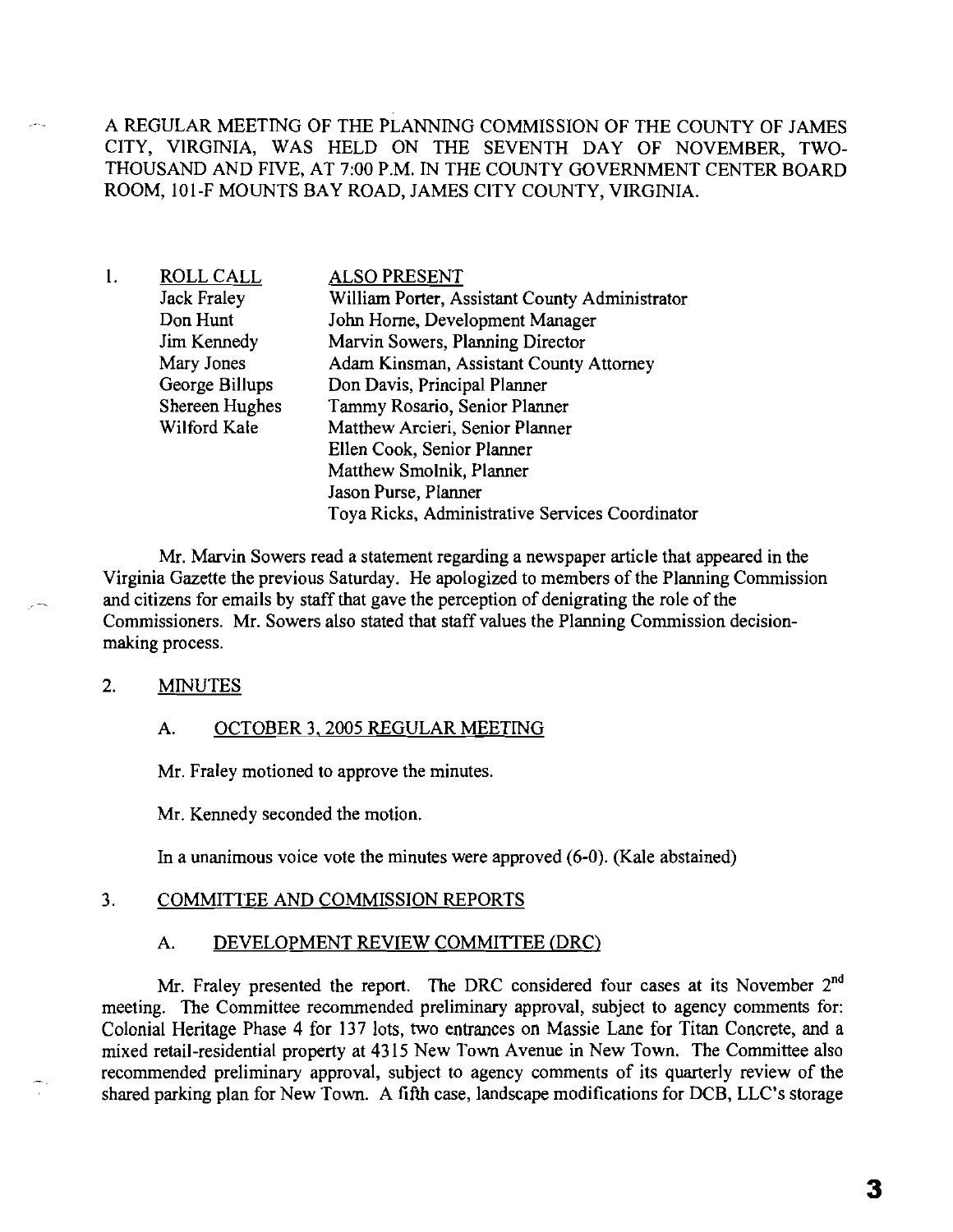facility in Greenmount, was deferred at the applicant's request. Mr. Fraley stated that all votes were unanimous.

Mr. Kennedy motioned to approve the DRC report.

Ms. Jones seconded the motion.

In a unanimous voice vote the report was approved (7-0).

# B. POLICY COMMITTEE

Mr. Billups presented the report. The Committee considered case ZO-6-05 at its October  $27<sup>th</sup>$  meeting. He said the Committee endorsed the proposal but requested a more specific definition of some terms. Mr. Billups stated that the case was on the agenda to be considered later in the meeting when more detail would be given.

# 4. PLANNING COMMISSION CONSIDERATION

### A. 2006 PLANNING COMMISSION CALENDAR

Mr. Sowers presented the proposed schedule. He said the calendar was similar to the 2005 calendar including moving meetings that would fall after a holiday to the second week of the month. He also noted that reserve dates had been included as well.

Mr. Kennedy motioned to approve the calendar.

Mr. Billups seconded the motion.

Mr. Kale asked when Planning Commission packets were available to the media each month.

Mr. Sowers said that packets are available to the media the morning after the Commissioners' are delivered.

In a unanimous voice vote the calendar was approved (7-0).

# B. **ZO-6-05 INITIATING RESOLUTION - GARDEN SUPPLIES DEFINITION**

Mr. Arcieri presented the initiating resolution. The Policy Committee met and considered an amendment to the Zoning Ordinance to allow retail garden supplies in the A-1 Zoning District. The Committee endorsed the change but asked staff to prepare a definition of retail garden supplies. Staff recommended approval of the resolution.

Mr. Billups asked if any Policy Committee members wished to speak.

4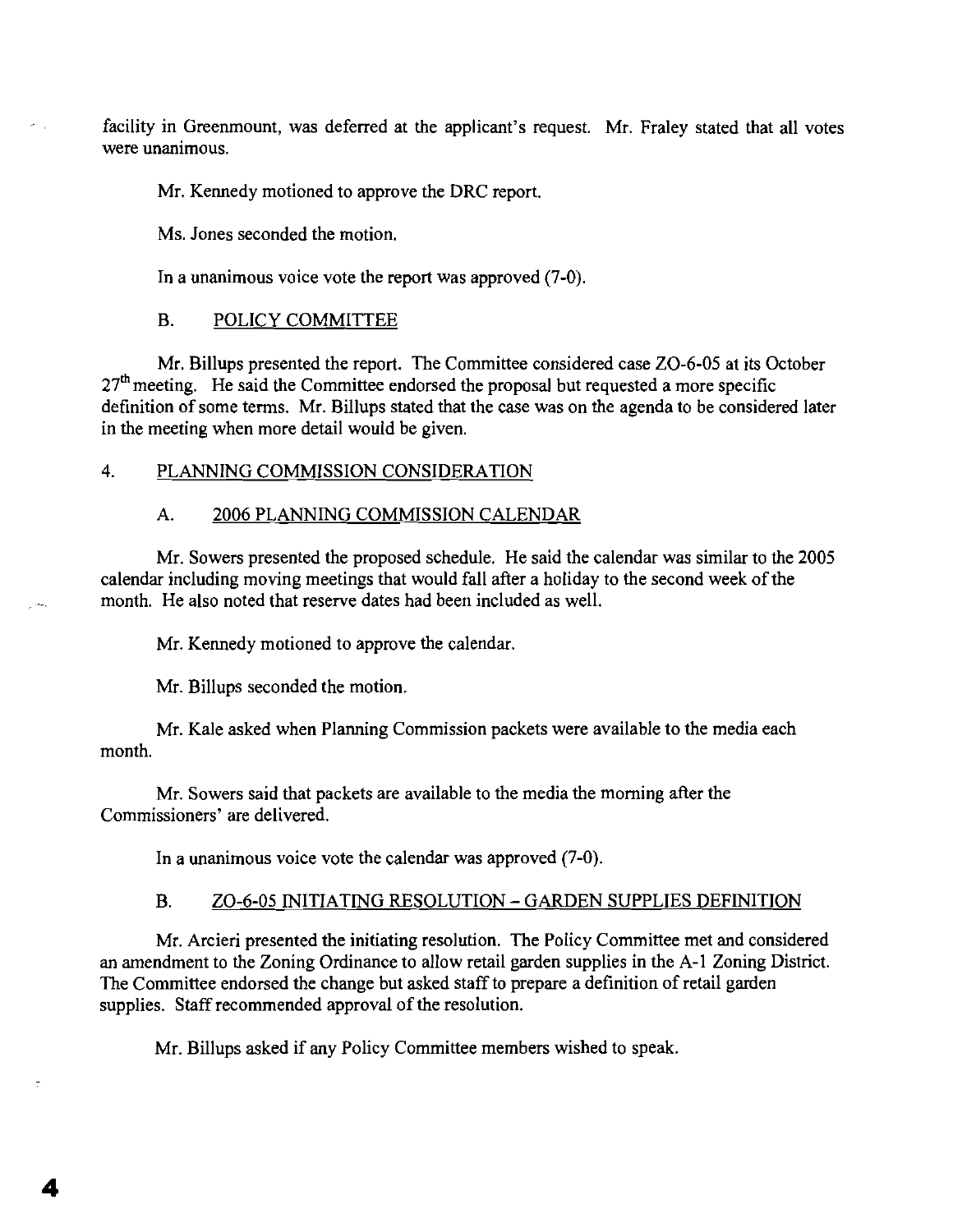Ms. Jones said the term "garden supplies" seemed rather broad. She said that since this was an amendment to the Zoning Ordinance is should have a tighter definition of what garden supplies entailed.

Ms. Hughes agreed with Ms. Jones

Mr. Billups said the key things were compliance and justification.

Mr. Kennedy motioned to approve the resolution.

Mr. Kale seconded the motion.

In a unanimous voice vote the resolution was approved (7-0).

# C. ZO-9-05 INITIATING RESOLUTION – APPEALS FROM BOARD OF ZONING APPEALS

Mr. Kinsman presented the initiating resolution. He said that County Code states that an appeal from the decision of the Board of Zoning Appeals must be made within 30 days from the date that the decision is filed in the office of the Board. He said that a recent decision of the Virginia Supreme Court invalidated a similar provision. Mr. Kinsman recommended adoption of the initiating resolution to change the County Code to comport with the Court decision.

Mr. Kale asked what the Court felt was more appropriate.

Mr. Kinsman said that the 30 day appeal period would start on the date that the Board makes its final decision rather than the date when the decision was filed in the office of the Board.

Mr. Kale motioned to approve the resolution.

Mr. Kennedy seconded the motion.

In a unanimous voice vote the resolution was approved (7-0).

## 5. PUBLIC HEARINGS

- A. ZO-6-05 Zoning Ordinance Amendment Retail Sales/Gardening Supplies
- B. Z-12-05 Toano Business Center
- C. Z-14-05/MP-ll-05 Burnt Ordinary MP Amendment
- D. Z-15-05/MP-12-05 Stonehouse Planned Community MP Amendment
- E. Z-13-05/MP-10-04/SUP-31-05 Monticello at Powhatan North
- F. Z-16-05/MP-13-05 New Town Sec. 9 Settler's Market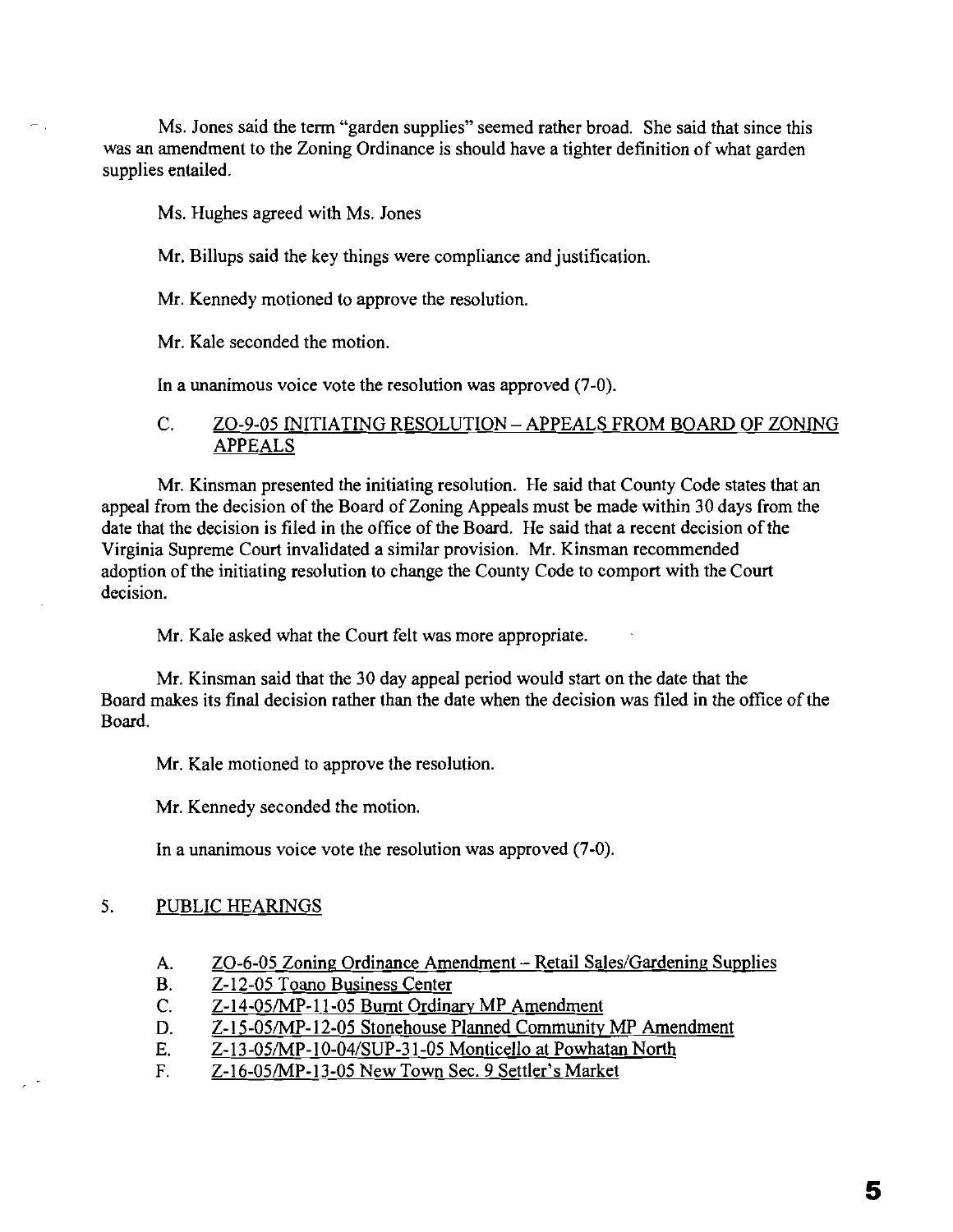Mr. Hunt stated that the applicants requested deferral of these cases until December 5. He also stated that the applicant for  $Z$ -14-05/MP-11-05 Burnt Ordinary MP Amendment requested an indefinite deferral.

Mr. Sowers said staff concurred with the requests.

Mr. Hunt opened the public hearing.

Mr. Andrew Poole, 4019 E. Providence Road, spoke regarding case Z-13-05/MP-10-05/SUP-31-05 Monticello at Powhatan North. He stated that historical data shows that in James City County density increases do not provide any benefits to citizens. Mr. Poole also said density increases strain County services and increase traffic. He asked Commissioners to review proposals very closely for sufficient benefits and mitigate impacts.

Hearing no other requests; the public hearings were continued.

Mr. Kale stated that there currently exists an Adequate Public Schools Facilities Test policy by the Board of Supervisors. He stated that he felt the Planning Commission needs an Adequate Public Schools Facilities Test which would include the expected enrollments from projects already approved by the Commission but not yet built.

Mr. Kennedy agreed and requested that water be included as well.

Ms. Hughes said that road capacity should be included also.

Mr. Kale asked for clarification of Ms. Hughes' request.

Ms. Hughes said she would like to see the anticipated capacity of roads based on already approved development as well.

Mr. Kale motioned to have the Policy Committee study all three issues.

Ms. Jones said the Policy Committee would gladly review the matters.

Mr. Fraley agreed.

Mr. Kennedy seconded the motion.

Mr. Billups said the Policy Committee would study these issues. He also stated that he has been trying to gain a cumulative outlook on these items.

In a unanimous voice vote the motion passed (7-0).

G. *Z-6-05IMP-4-05* WARHILL TRACT

Mr. Matthew Arcieri presented the staff report. James City County has applied to rezone approximately 155± acres from PUD-C, Planned Unit Development - Commercial, and M-l,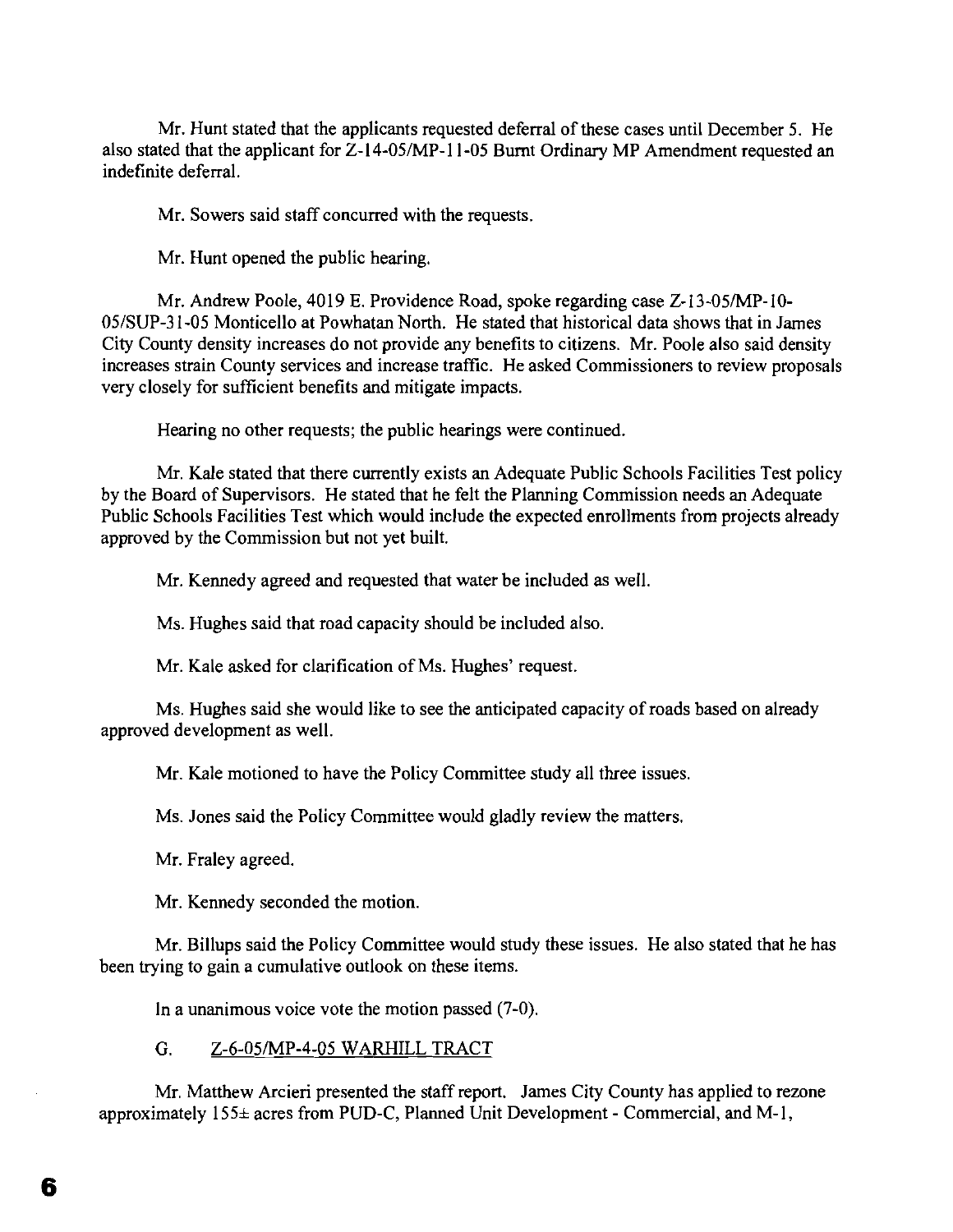Limited Business/Industrial, with proffers, to 145± acres of PUD-R, Planned Unit Development -Residential,  $8.77\pm$  acres of PUD-C, Planned Unit Development - Commercial and  $1.14\pm$  acres of R-8, Rural Residential, with amended and restated proffers, for the development of the Williamsburg/James City County Third High School, Thomas Nelson Community College - Williamsburg Campus and 8.77± acres of commercial development. The properties are located at 5700 Warhill Trail and 6450 Centerville Road and can be further identified as Parcel Nos. (1-12) and (1-13) on James City County Real Estate Tax Map No. (32-1). Staff found the proposal consistent with the Comprehensive Plan and previous actions taken by the Board of Supervisors. Staff recommended approval.

Mr. Hunt opened the public hearing.

Hearing no requests; the public hearing was closed.

Mr. Kennedy motioned to approve the proposal.

Mr. Billups seconded the motion.

Mr. Kale stated that the high school building was designed to accommodate 1,200 students. He asked how the building could be expanded to accommodate the School Board's standard of 1,400 students.

Mr. Porter pointed to an approximate location on the site plan.

Mr. Kale stated that the building could not expand to accommodate more than 1,400 students without denigrating recreational activities and parking, and stated that recreational facilities should be shared between the School Board and Parks and Recreation.

Mr. Porter said that additional recreation would take place at the District Sports Complex. He also thought a use agreement was being developed.

Mr. Kale asked if a use agreement had been tried before.

Mr. Porter said yes.

Mr. Kale asked which group had priority for use.

Mr. Porter said he assumed that for school facilities it would be the schools and for County facilities it would be groups that already had agreements.

Mr. Kale and Mr. Porter discussed how priority and user agreements would work.

Mr. Kale asked if it would make better sense to move the parking for the high school towards the stadium and share it.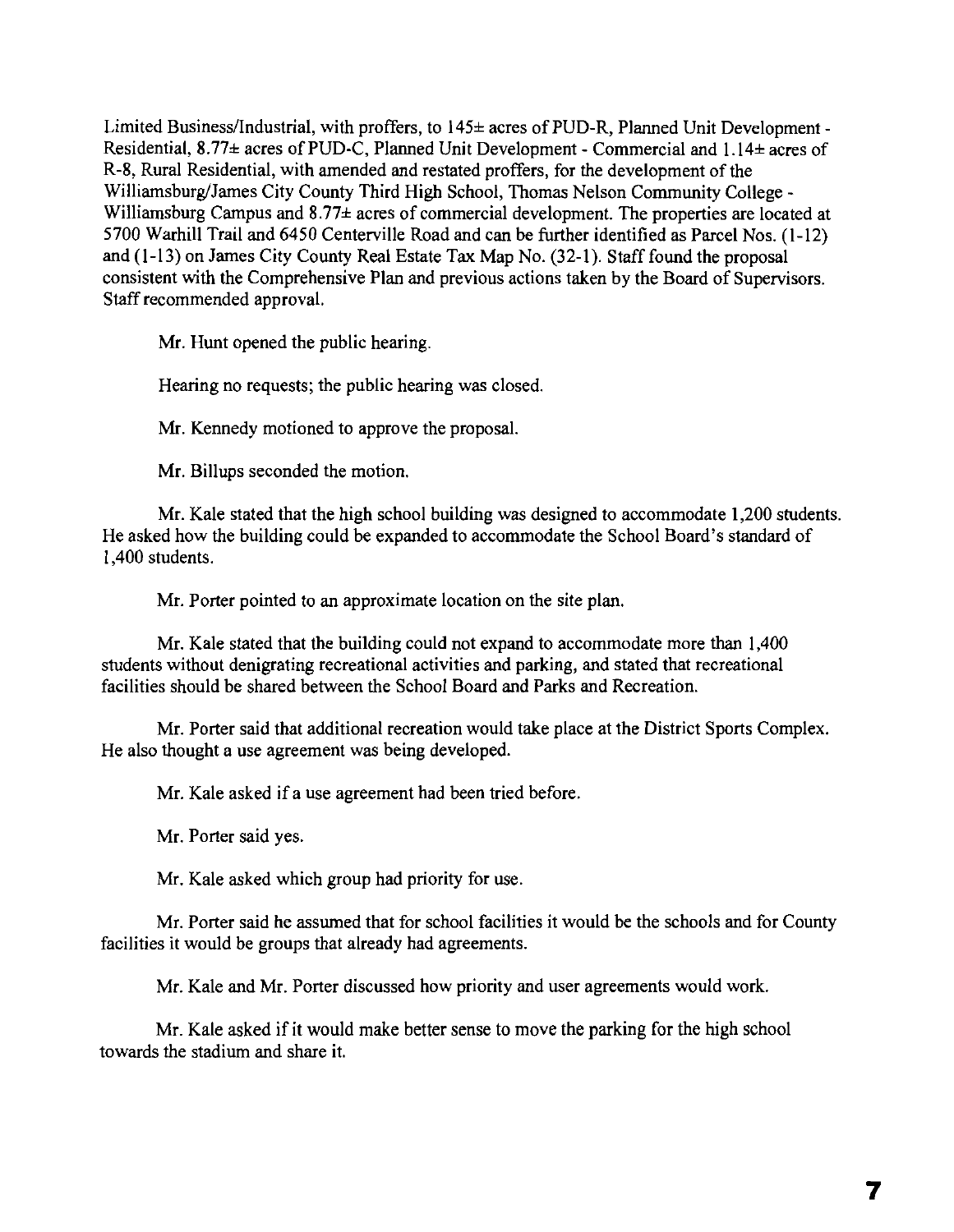Mr. Porter said it was unlikely given the topography and the plan that has been approved by the School Board.

Mr. Kale said the site plan was not designed for flexibility and that the amount of land was insufficient. He said he was concerned that the school will be obsolete when it opened.

Mr. Porter said there are competing interests for the un-programmed area shown on the site plan that it would have to be worked out. He said that with respect to Thomas Nelson, the County was responsible for parking lots, buildings, roads, water and sewer and storm water.

Mr. Kennedy said shared core facilities could have been utilized for these facilities.

Mr. Porter pointed to a shared building on the site plan. He also said there is an agreement between Thomas Nelson and the School Board to allow students from the high school to take classes and receive credit.

Mr. Kennedy said that community colleges traditionally have more night classes so that some of the additional classroom space at the college could be used by the high school and vice versa. He stated that core facilities like the cafeteria and library should be shared. He also asked what phase of construction the high school was in.

Mr. Porter said they had broken ground.

Mr. Kale asked how many other facilities would be allowed to break ground before the rezoning was approved.

Mr. Porter said the school could be placed there under the current zoning. He said the rezoning was to bring all the elements together. Mr. Porter also said that once the land for the college had been turned over to the State, local ordinances would not apply if no proffers were attached.

Ms. Jones said she was concerned about the lack of auxiliary gymnasiums and additional multi-purpose fields and the need for busing for physical education and sports activities. She also said she did not think this was the best design for the land. Ms. Jones said the stadium should be built with expansion in mind to accommodate tournaments.

Mr. Porter said the stadium would be built to accommodate expansion.

Mr. Fraley said the property allocation and athletic facilities were inadequate. He said the school should be designed to expand beyond 1,400 students. He also talked about his experiences as a coach in trying to locate and staff athletic fields. Mr. Fraley stated that he would support the proposal.

Mr. Porter said the school size was set by School Board policy.

Mr. Hunt stated that he had the same reservations about expansion.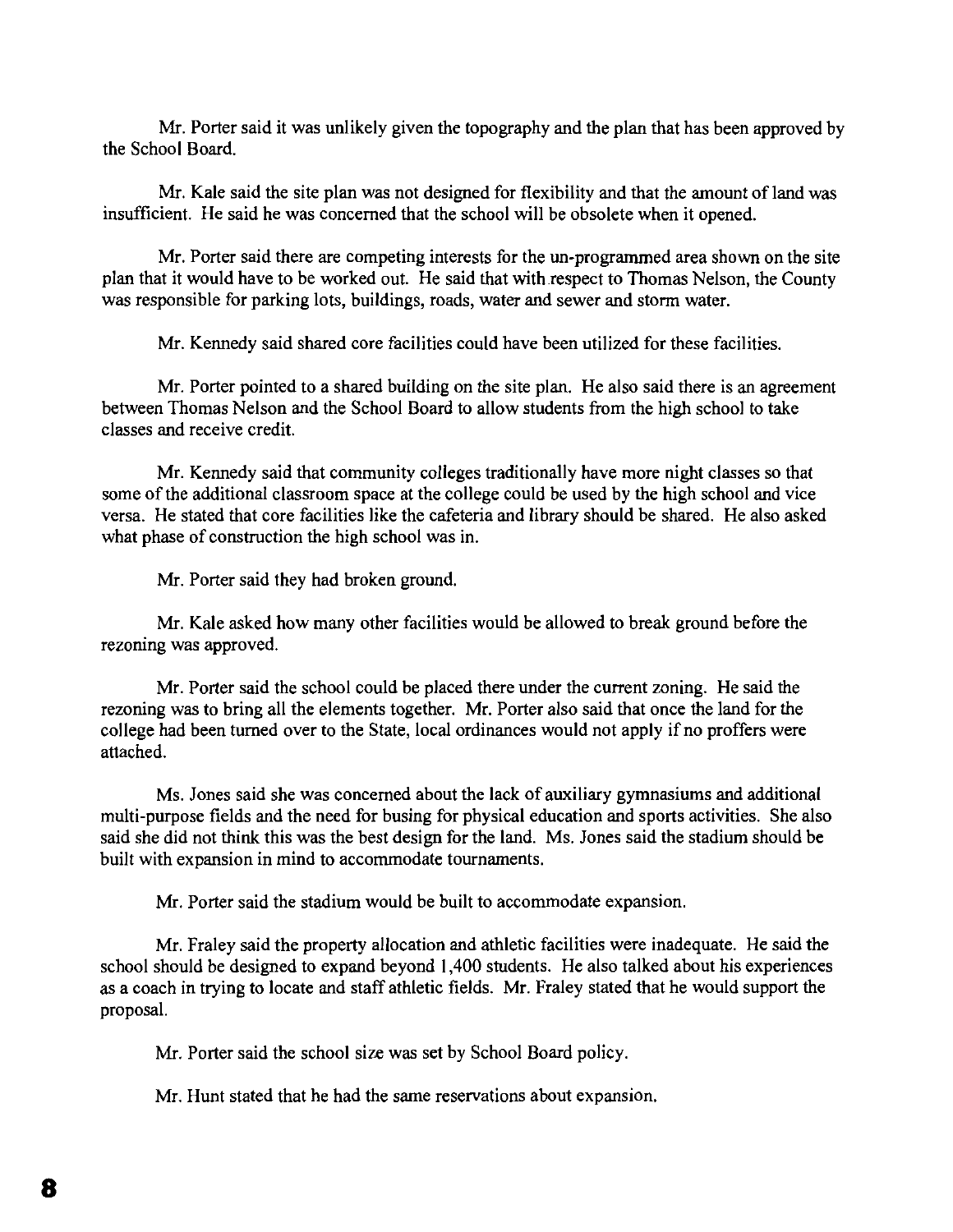Mr. Billups said the key thing is to tum the land over to the State. He said he agreed with the other Commissioners, but would approve the transfer of the land.

**In** a roll call vote the application was approved (6-1). AYE: Kennedy, Jones, Fraley, Hughes, Billups, Hunt (6); NAY: Kale (I).

## H. *l-13-05* VILLAGE AT TOANO

Mr. Jason Purse presented the staff report. Mr. Vernon M. Geddy, III has applied to rezone approximately 20.881 acres of land near the intersection of Forge Road and Richmond Road from A-I, General Agricultural, to R-5, Multi-Family Residential, with proffers, for the development of 91 town homes under condominium ownership. The property is also known as parcel (1-10) on the JCC Tax Map (12-3). The site is shown on the 2003 Comprehensive Plan Land Use Map with two different designations. Staff recommended the Planning Commission defer the case until all agency comments had been received and taken into account.

Mr. Billups asked what the sales prices of the town homes would be.

Mr. Purse said \$300,000.

Mr. Hunt opened the public hearing.

Mr. Vernon M. Geddy, III represented the applicant. He stated that he recognized the case would be deferred but wanted to take the opportunity to get feedback from Commissioners. Mr. Geddy highlighted some of the benefits of the proposal. He said there would be one developer ensuring a quality design. He also said two-thirds of the development would be two unit buildings and the balance would be three unit buildings.

Mr. Kennedy asked where the recreation would be located and how large the playground would be.

Mr. Geddy pointed to the areas on the location map. He said the playground was a quarter of an acre.

Mr. Kennedy asked what amenities would be in these areas.

Ms. Vaughan Rinner, Land Mark Design Group, said it would be a passive park with community gardens. She said the playground would have toddler equipment in one area and equipment for older children in another.

Mr. Kennedy asked how close the entrance and exit were to the Fire Department. He also asked what the traffic studies show with regard to being so close to the Fire Department.

Ms. Rinner did not know the distance. She said the traffic studies show that it would be fine. She also said there was some flexibility to move them if necessary.

9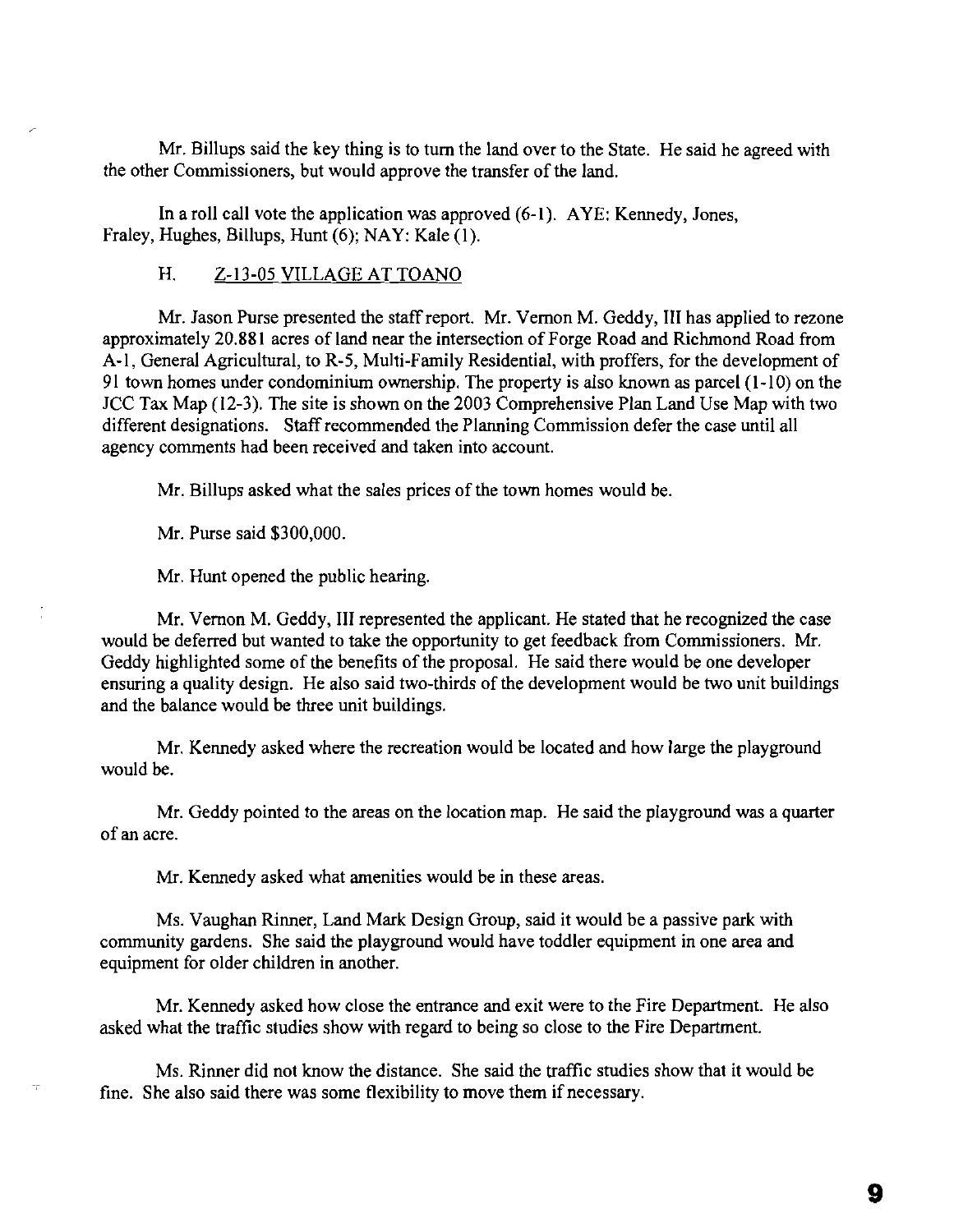Mr. Kennedy stated that he was concerned about the proximity to the Fire Department, the lack of active recreation areas, the size of the playground, amount of the cash proffers, and its fit with Toano's character.

Ms. Rinner said there would be outdoor gathering areas in each courtyard.

Mr. Geddy completed his presentation. He said the development would be an attractive addition to the revitalization of Toano.

Mr. Billups asked the least number of units that could be built and still maintain the project.

Mr. Geddy said he could not answer.

Mr. Billups asked if there was an age restriction.

Mr. Geddy said there was no age restriction but the target market was empty nesters.

Mr. Billups asked the applicant to consider if any of the \$350,000 unit prices could be adjusted to accommodate lower to moderate income citizens.

Mr. Geddy said it could be looked into but stated that it was not the intention of the project.

Mr. Kale said that he could not take any position on the proposal until the completion of the Toano Community Character Area Study. He was also concerned about the request for a height waiver, the buffer's adequacy, and the project's fit in the Toano community.

Mr. Geddy stated that the reason for the height waiver request was to get the steeply pitched roofs. He also stated that the project had been underway for two years.

Mr. Kale suggested the applicant wait until the completion of the study.

Mr. Fraley asked when the study was expected to be finished.

Mr. Sowers said January 2006.

Mr. Fraley said he had difficulty supporting the proposal until the Toano study was completed. He questioned whether the project fit the location. He also stated his concerns about traffic. Mr. Fraley asked staff to review the policy of relying on independent traffic studies paid for by applicants.

Ms. Hughes concurred with the previous comments. She stated that she saw the area as a transition between the Village of Toano and adjacent rural land and did not feel it provided a good transition. Ms. Hughes also stated her concerns over the lack of affordable housing.

Mr. Kennedy said the problem with the Comprehensive Plan was that it is not land use specific. He said he had concerns about traffic and recreation and did not think it was a good fit.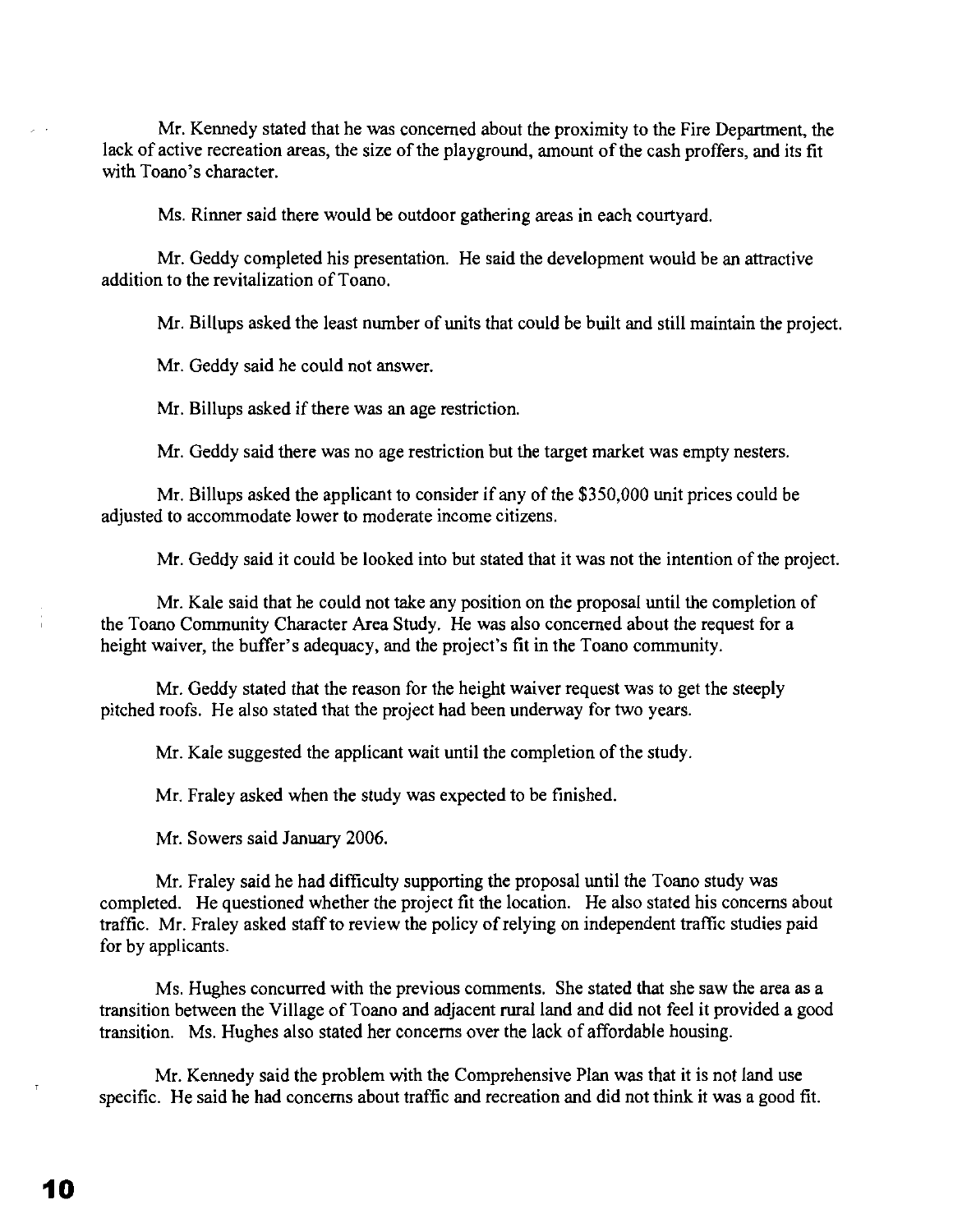Mr. Kennedy said he could not support the application.

Mr. Geddy said that over the last three years a number of affordable projects had been approved. He said that need is being met.

Ms. Linda Rice, 2394 Forge Road, represented Friends of Forge Road in Toano. Ms. Rice recommended denial of the proposal and submitted a petition supporting the recommendation. She stated some of the concerns were traffic, inappropriateness for a Community Character Corridor, the pending study, and the possible domino effect of inspiring other rezonings.

Mr. Rich Krapf, 2404 Forge Road, recommended deferral until the completion of the Toano Community Character Area Study. He said the project was wrong for a Community Character Area and Corridor. Mr. Krapf also said the project was out of scale for the area and negatively impacted traffic.

Ms. Victoria Gussman, 7308 Church Lane, said the proposal offered some positive elements but needed improvement. She also said she was concerned about schools.

Mr. Joel Gussman, 7308 Church Lane, requested deferral of the proposal until the Toano Community Character Area Study is completed. He stated that he wanted to see a revival of Toano and that any project should enhance that.

Mr. Ray Basley, 4060 S. Riverside Drive, was concerned about the strain on County services including water and schools. He said there did not appear to be enough room for emergency vehicles. Mr. Basley recommended denial of the application.

Mr. Kale motioned to defer the application.

Ms. Jones seconded the motion.

In a unanimous voice vote the application was deferred.

# I. Z-7-05/MP-5-05/HW-3-05 JAMESTOWN RETREAT

Mr. Matthew Smolnik presented the staff report. Mr. Vernon M. Geddy, III has applied to rezone 16.5 acres at 1676 & 1678 Jamestown Road and 180 Red Oak Landing Road currently zoned LB, Limited Business, LB, Limited Business and R-2 General Residential respectively to R-5 Multi-Family Residential. The property is also known as parcels (1-36), (1-37), and (1-39) on the James City County Real Estate Tax Map (47-3). The applicant is proposing to consolidate three properties into one and proposes to redevelop the single property with four - three story buildings containing a total of 66 age-restricted condominium units at a density of 4.0 dwelling units per acre. The site is designated for Low Density Residential and Conservation Area by the James City County Comprehensive Plan. Low density areas are residential developments or land suitable for such developments with gross densities up to one dwelling unit per acre with up to four units per acre with certain benefits. Conservation Areas are land suitable for fish and game preserves, parks and other open space that compliment the natural environment.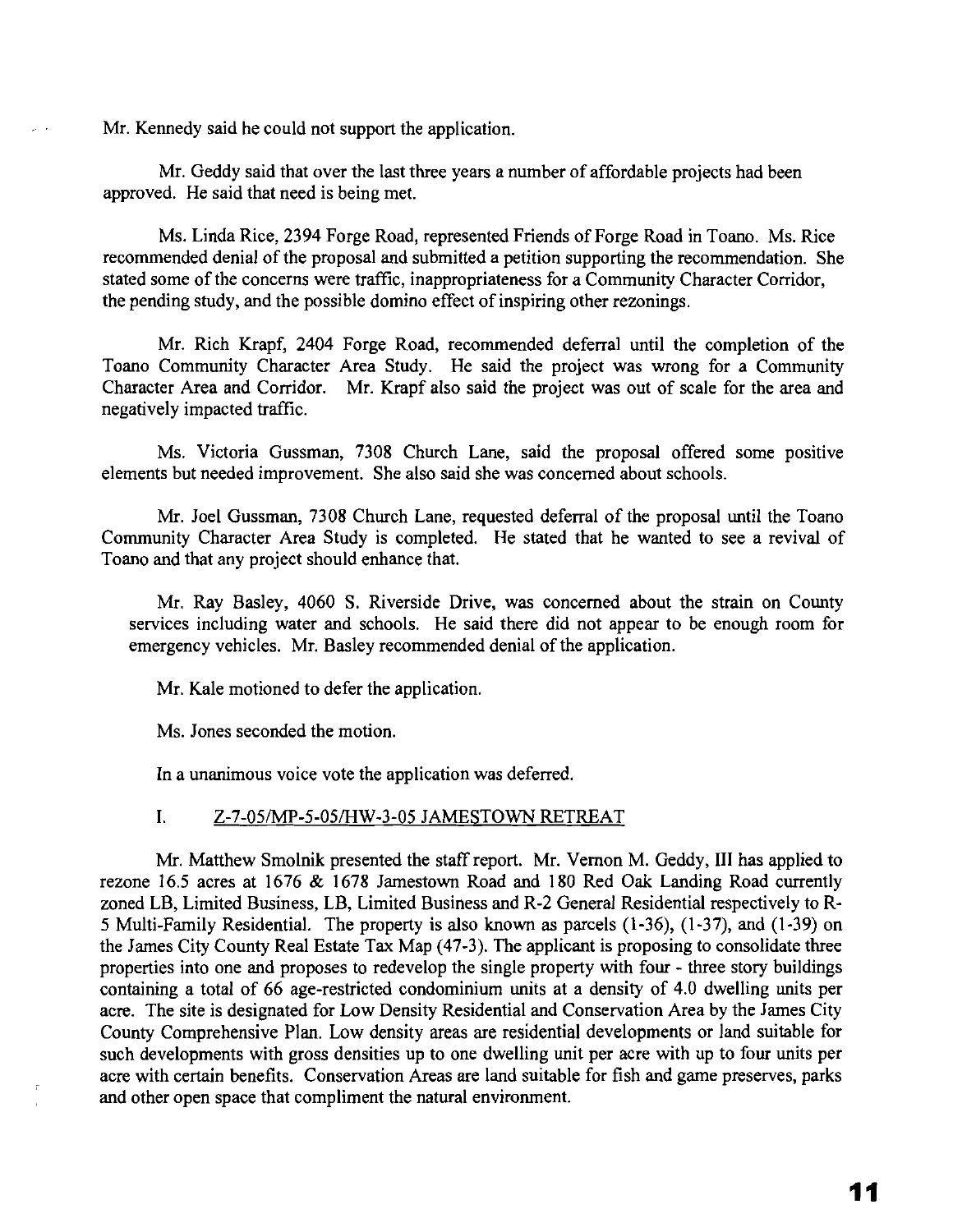Staff believes that the proposal will negatively impact the surrounding properties. Staff found the proposal inconsistent with the Comprehensive Plan Land Use Map designation and recommended the Planning Commission recommend denial of this application to the Board of Supervisors.

Mr. Hunt opened the public hearing.

Mr. Vernon M. Geddy, III represented the applicant. Mr. Geddy showed photos of the property and the abandoned retail store currently on the property. He said the proposal will enhance the Jamestown Corridor before Jamestown 2007 and meet a need for active adult housing in the community. Mr. Geddy also showed proposed elevation plans.

Mr. Kale said the building shown on the elevation plans appeared to be four stories. He asked for a guarantee that the attic space would not be occupied.

Mr. Geddy said yes.

Mr. Kale asked why the applicant and staff had not reached an agreement that would have allowed staff to support the application.

Mr. Geddy said the applicant was not aware of the remaining small issues until Friday.

Mr. Kale asked if the applicant would consider a one month deferral to resolve those issues. He also expressed his concern with encroachment into the wetlands.

Mr. James Peters, AES Consulting Engineers, said they have had discussions with the Environmental Division about the possibility of being close to the wetlands during construction but that they will try to avoid that.

Mr. Kale asked staff if the proposal will require DRC consideration.

Mr. Sowers confirmed that it would.

Mr. Peters talked about the proffer for rare and endangered species and the applicant's efforts to minimize impacts to wetlands.

Ms. Kathleen Hornung, 108 Wood Pond Circle, represented the Settlers Mill Homeowners' Association. Ms. Hornung referenced a letter from the Association Board of Directors included in the Commissioners' packets. She said the group felt the 150' foot buffer along Jamestown Road should be maintained. Ms. Hornung said they were also concerned about the environmental issues.

Mr. Dan Caprio, 132 Exmoor Court, represented Grace Covenant Presbyterian Church. Mr. Caprio stated their support because of its benefit to the blighted area.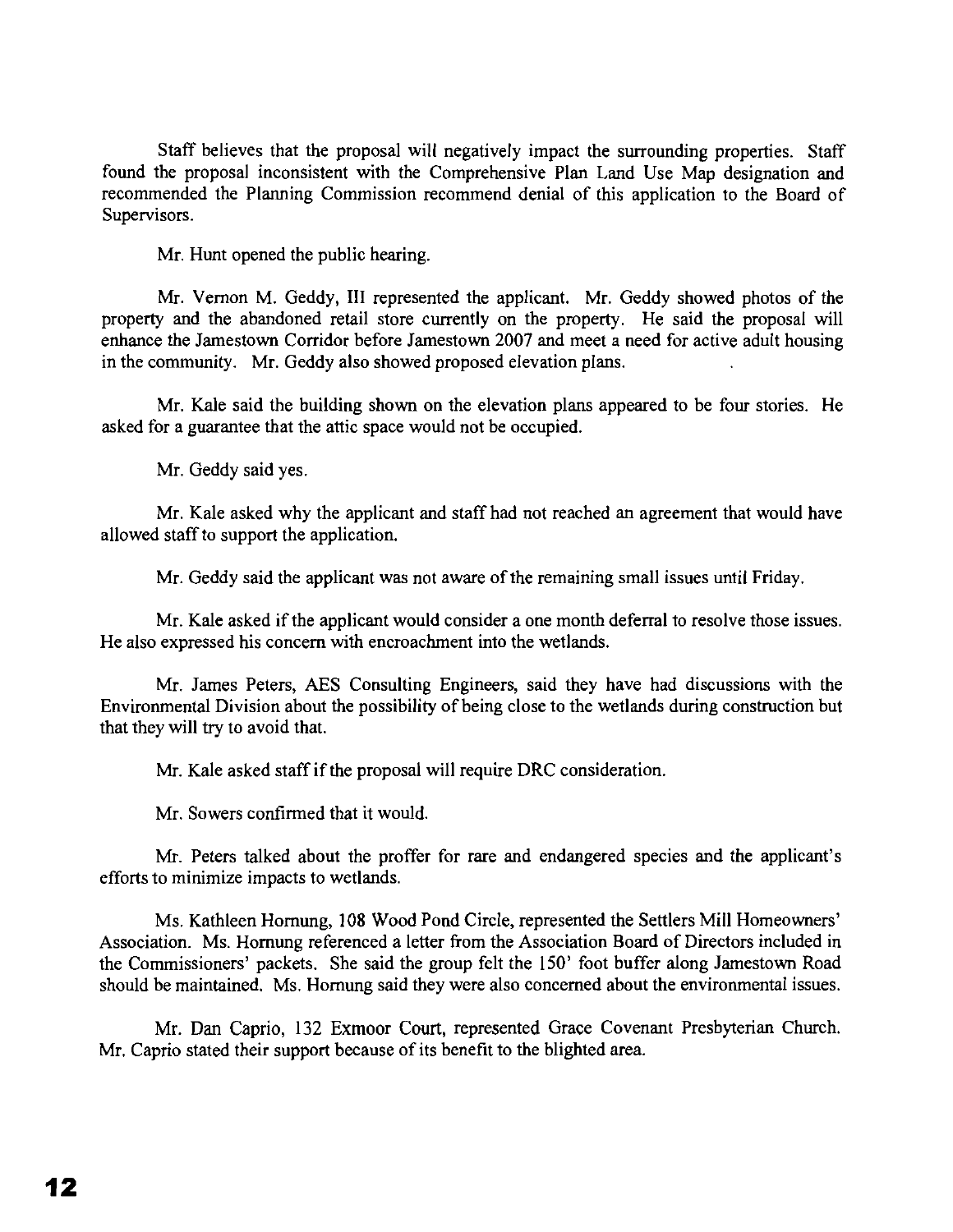Mr. Reed Weir, 29179 The Hall Road, Branchville, VA., said his property is adjacent to the East of the parcel. Mr. Weir recommended denial of the proposal. He also requested similar density for his property should the proposal receive approval.

Mr. Kale asked to see Mr. Weir's property on the location map.

Mr. John Schmerfeld, 128 Jordan's Journey, represented The Friends of Powhatan Creek Watershed. Mr. Schmerfeld stated that the organization was concerned with wetlands and steep slopes. He also referenced a letter from the group included in the Commissioner's packets. Mr. Schmerfeld outlined the potential changes in hydrology on the site.

Mr. Kale asked Mr. Schmerfeld his opinion on how the church has denigrated wetlands on the site and how this proposal would further impact them.

Mr. Schmerfeld said that he did not know but felt that it should be reviewed by a hydrologist.

Mr. Kale asked Mr. Schmerfeld ifhe was concerned whether a typical BMP would function at the site.

Mr. Schmerfeld said alternatives might have to be considered.

Ms. Ann Hewitt, 147 Raleigh, said that the four buildings being considered for a height waiver could be seen from the Parkway Bridge at Jamestown Settlement. Ms. Hewitt read page 134 of the Comprehensive Plan site and asked Commissioners to abide by those guidelines.

Ms. Kensett Teller, TK Oriental Antiques, said that the proposal was not consistent with the surrounding uses and was out of scale and balance. She also stated concerns about wetlands, traffic, height, and large amounts of hard surfaces.

Hearing no other requests to speak, the public hearing was closed.

Ms. Jones commended the applicant for meeting with neighbors. Ms. Jones said she did not think the proposal was a good fit for the parcel. She also stated that the project was not an overall enhancement to Jamestown Road and expressed concerns about buffer width, traffic and Powhatan Creek.

Mr. Fraley thanked the applicant for addressing input from neighbors and creating a better design. Mr. Fraley said the area was in dire need of redevelopment but stated that the current zoning was more consistent with the surround area. He said he preferred neighborhood commercial on the front and low density residential on the rear.

Ms. Hughes concurred with Ms. Jones and Mr. Fraley. She said that A-type hydrologic soils exist on the site where the LID basins will be placed. Ms. Hughes stated concerns with any disturbance of wetlands.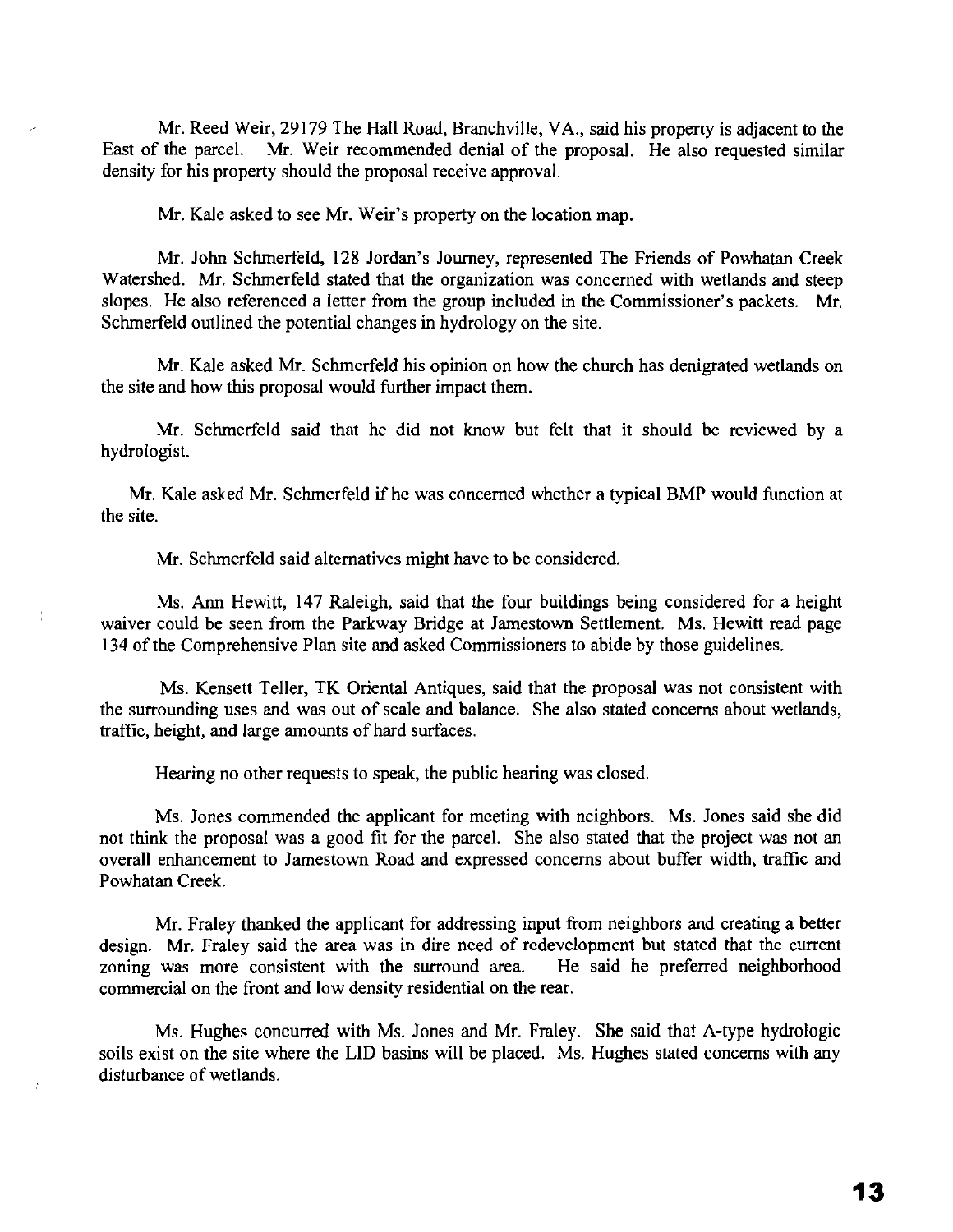Mr. Kennedy praised the quality of the applicant's work and his attention of detail. Mr. Kennedy also stated his contentment with the current zoning and hoped the applicant had other options.

Mr. Kale asked how many units could be constructed by-right on the residential portion of the site.

Mr. Geddy answered approximately 18.

Mr. Kale noted several letters from citizens referencing a report from the Wessex Group indicating a negative impact to the County of \$110,000 annually. Mr. Kale said he had not seen the report.

Mr. Geddy said the letters were based on an earlier version of the proposal that included rental units with greater density. Mr. Geddy said the current proposal at build out would provide an annual positive for the County.

Mr. Kale stated his concern that staff did not support the proposal. He also said he agreed that something should be done with the site but he was not sure this was the right project.

Mr. Billups stated that he felt the ISO foot setback could be maintained with commercial on the front and residential on the rear. He said he did not think rezoning was necessary.

Mr. Geddy pointed out that with a commercial development only a 50 foot buffer would be required.

Mr. Fraley motioned to deny the application.

Mr. Kale seconded the motion.

**In** a unanimous roll call vote the application was recommended for denial (7-0). AYE: Kennedy, Jones, Fraley, Hughes, Kale, Billups, Hunt (7). NAY: (0).

## 6. PLANNING DIRECTOR'S REPORT

Mr. Marvin Sowers presented the report. He pointed out up-coming meetings of the Rural Lands and Toano Area Study Committees.

Mr. Billups inquired about the feasibility of a signal at the intersection of Centerville and Longhill Roads. He said he has made aware of concern that the increased development in the area has increased the likelihood of an accident occurring.

Mr. Sowers said staff would initiate discussions with Virginia Department of Transportation.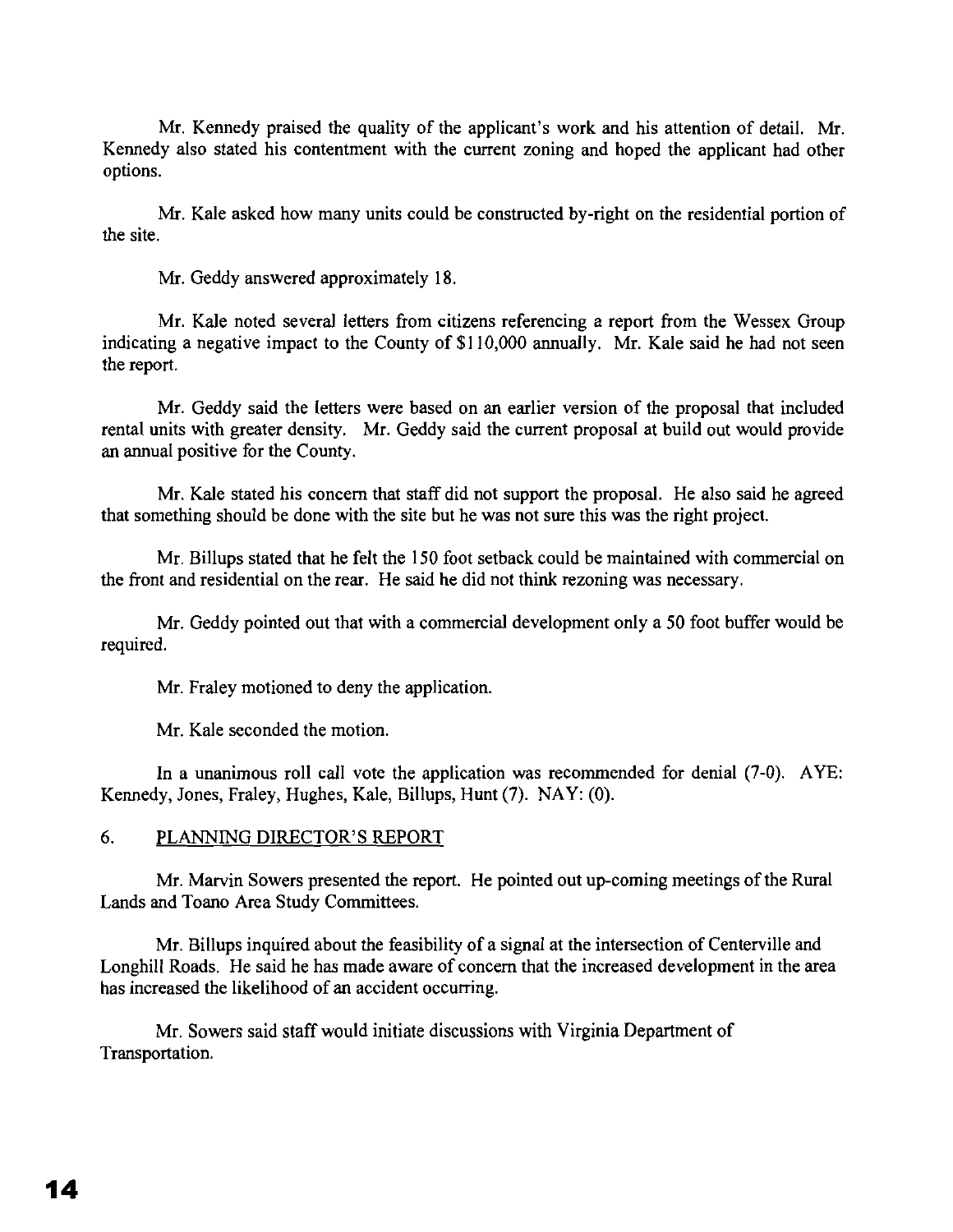Mr. Kale notified the other Commissioners that he had requested staff provide copies of the email document that was discussed in the Virginia Gazette. He said that since it was provided by the County in response to an FOIA (Freedom of Information Act) for one of the Commissioners he would like for staff to make it available within the next 48 hours.

Mr. Kinsman said the document was lengthy and offered to make it available by other means.

Mr. Kinsman and Mr. Kale discussed different methods of delivering the document. Mr. Kale said it was imperative that all the members got a chance to exam every element of every page.

Mr. Kennedy talked about his reasons for requesting copies of the aforementioned emails. He said he asked a simple question pertaining to the Rural Lands and Toano Area Study. He stated that he had asked about the disbanding of the prior Rural Lands Committee that was appointed in 2000. He said he asked how the new committees were formed and that he was told was by staff that they would need to get back to him. He said he was content with that answer and waited a couple of weeks. Mr. Kennedy stated that although he appreciated and accepted Mr. Sowers' apology on TV and in a room full of people that he did not find his internal email as being playful. Mr. Kennedy said that an email dated September 2004 showed that the Rural Lands committee was being discussed. He said Mr. Davis was a recipient of an email from former Assistant County Attorney Mr. Michael Drewry which listed quite a few different people. He said he appreciated the efforts of staff to have a diverse group of people but that what he did not expect to find in the emails were some of the statements that were attached to them. Mr. Kennedy stated that he took great pride in what he does with the Planning Commission and in the fellow commissioners he serves with. He said he was very disappointed that there were comments made in the emails to keep Planning Commissioners off those committees and that those statements were made in July a full three months before he asked his question and that they were carbon copied to several of the people now in the room. He said that what concerned him with that was that it was a calculated effort for a matter of months. He stated that he was fine with the fact that the Supervisors and Board members who were involved with those emails may have made some choices but that he merely asked a question and had it been answered he would not have filed a FOIA (Freedom of Information Act) request. He said that he had not wanted to do one. Mr. Kennedy said he didn't appreciate comments in those emails about the Commission, the Board of Supervisors and citizens. He stated that he had devoted much of his time and resources to serving this community in the 20 years he's been here. He said that Planning Commissioners volunteer to better the community. He also said that what he didn't know in Mr. Sowers' apology whether staff was sorry for what was said or sorry they were caught. Mr. Kennedy went on to say that he did appreciate Mr. Davis' comment that there were no minorities appointed and that Mr. Davis was somewhat concerned. He said what concerned him was that no one took the time to reply back to Mr. Davis. Mr. Kennedy encouraged the Board of Supervisors to stop the proceedings on these two committees and re-evaluate them. He stated that he was not suggesting that they should replace good people but perhaps add a couple so that the committees are more reflective of the community through race, gender and other areas. Mr. Kennedy said that not all of the rural lands in this area are located in Toano and that there were many people who asked to serve on these committees repeatedly and were denied. He also said he felt personally insulted when he learned that the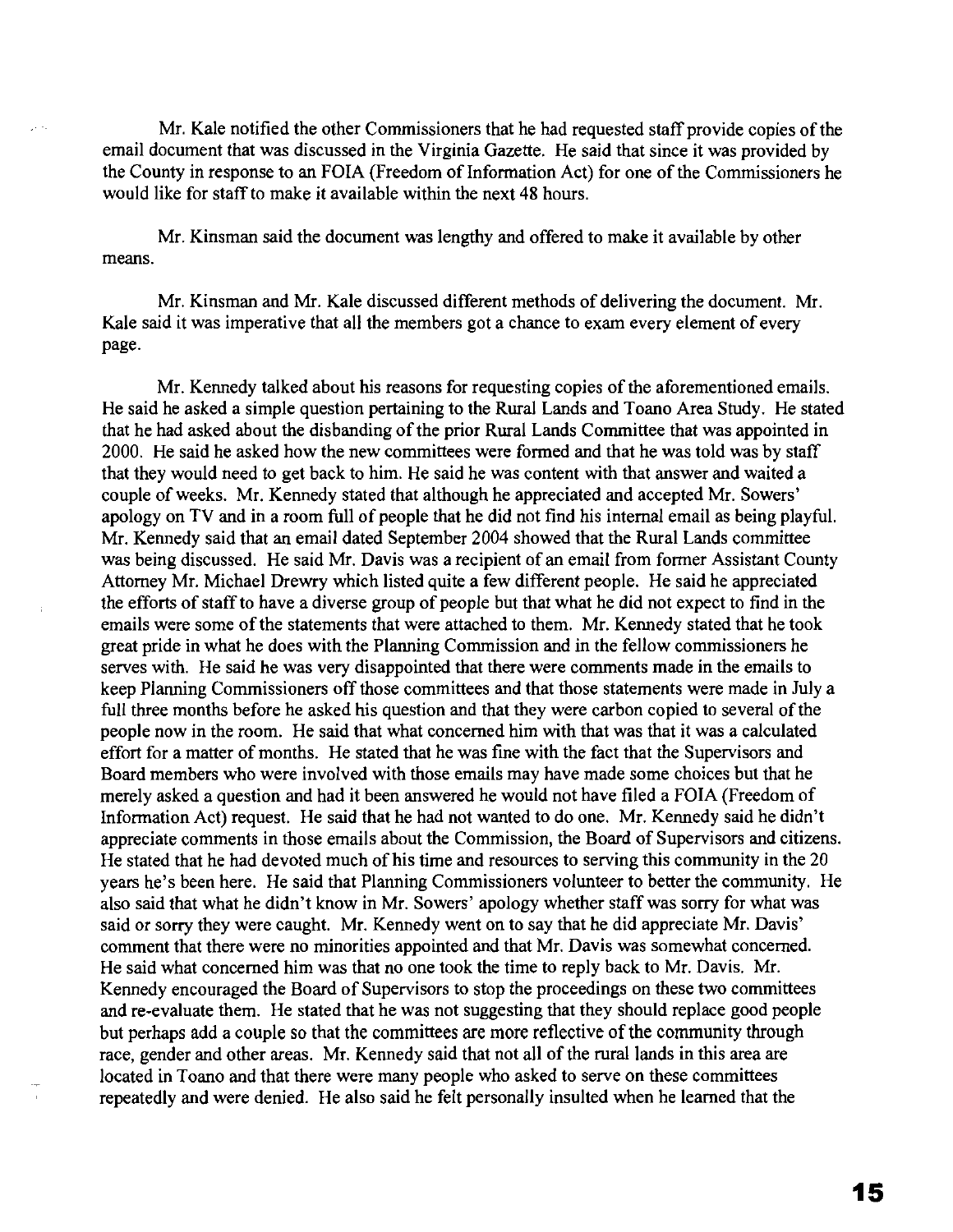Chairman of the Board of Supervisors and Planning Commissioners had been insulted. He stated that he hoped that both groups could work through this but that his first intention after reading those emails was to resign but that if he quit staff wins and he's never quit and he won't quit now.

Mr. Fraley said that work should be done to repair relationships between staff and Planning Commissioners and that it was not clear whether that was going to be a quick or easy task. He stated that he was very disappointed with senior staff and felt he was personally insulted as well as the Planning Commission as a whole. Mr. Fraley suggested that senior staff ask commissioners their opinion of how they perform their jobs. He said if asked he promised to do it in the open and to speak to them directly and not behind their backs.

Mr. Kale stated that what bothered him was the culture he believes pervades planning in the county. He said that if this had been the only incident he would say okay we have an apology, we've made our statements, let's go. He said that it is his fervent belief that this is the tip of the iceberg. He stated that he believes that senior planning staff has a culture in which they look down upon the Planning Commission and work with it only because they have to and if they had their druthers they would get rid of them. He said this was based on his experiences with staff and that there are citizens who have had similar experiences. He stated that he found it unconscionable that a project that was approved by the Commission and the Board took 17 months to get approval for construction. Mr. Kale stated that because staff had taken a position that was contrary to the Commission and the Board that staffwould not allow the person get their permit. He said the person kept coming back month after month and that staffwould add an item to it and when the applicant did what they were told another item would be added. Mr. Kale stated if staff can't lay out the seven objections they have and give a property owner a chance to comply then staff didn't know their job. He also said that he could cite four or five examples of that and that he thinks it's wrong. He said he has expressed that to Mr. Sowers before and thinks it's terrible the way some citizens are treated and that now he sees how they treat him. Mr. Kale responded to Mr. Kennedy's assertion that staff was disappointed that they got caught. He also stated that if staff didn't like him they should tell him. He said he didn't care how staff liked him and that he didn't care if they liked his colleagues but that he did care that they are doing the best job that they can for the community because that's the only reason he volunteered for this job. Mr. Kale said Planning Commissioners give an awful amount of time and that the satisfaction they get is what they generate among themselves. He said that extreme disappointment was his reaction when he saw the article on Saturday. He stated that he wasn't surprised but he was disappointed. He also stated that he might request that the Commission meet an hour earlier in December in a closed session to discuss personnel if upon reading all of the paperwork he feels any stronger. Mr. Kale said that work needs to be done in house to set a new atmosphere for the relationship between staff and the Commission and between staff and the supervisors.

 $\mathcal{L}$  in